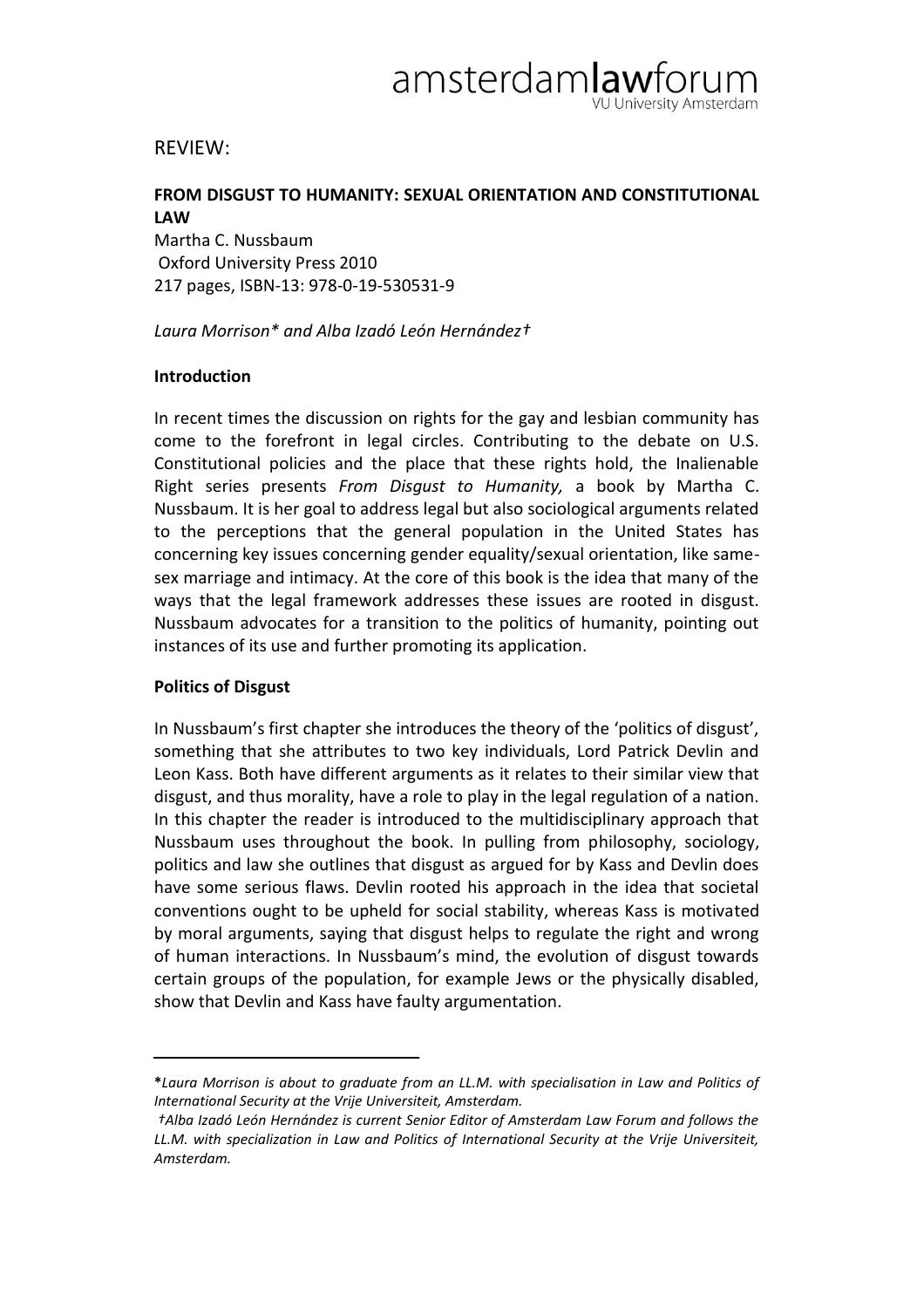# 238 LEGAL PERSPECTIVES ON GENDER AND SEXUAL EQUALITY 2011

Nussbaum uses the rest of the chapter to build the framework from which she will develop her future legal arguments. Disgust as an idea and its implications on the human psyche are discussed. Especially of focus and important to the issue of disgust in sexual orientation is the 'projective disgust', where groups of people and not actual primary objects are viewed as disgusting. Nussbaum points out the logic of certain laws relating to primary objects of disgust, for example in sanitation. However Nussbaum concludes that 'projective disgust' "provides no good reason for limiting liberties or compromising equalities that are constitutionally protected" (p. 21)

## **Politics of Humanity**

Before Nussbaum addresses many of the constitutional laws that form her arguments against disgust, she proceeds with a chapter to contrast 'politics of disgust' with the 'politics of humanity'. The key legal framework that motivates the 'politics of humanity' can be found in the Declaration of Independence, which establishes that "all citizens are of equal worth and dignity" (p. 32). The most important highlight addressed by Nussbaum is the 'pursuit of happiness', that is so often considered a goal and equated to an ideal American society. In arguing along this line of thought she maintains that limitations for homosexuals is thus inherently unconstitutional to start with.

One fault of the chapter is the choice by Nussbaum to compare sexual orientation to religious choice as well as birth characteristic groups of 'suspect classification', such as women and race. At the same time she does acknowledge that 'suspect classification' based on certain levels of discrimination is hard to determine as it pertains to sexual orientation. Also included in her list of comparisons is the discrimination based on certain disabilities, which is crucial to the argument of equal protection, as a central constitutional argument made throughout the book. Though quite convincing in her arguments, the four different categories of comparison used, only serve to confuse and bring less weight to the overall picture of humanity surrounding sexual orientation.

In the conclusion Nussbaum brings forward her strongest point on humanity, which is the idea of imagination, including respect and empathy. This she argues is to be used for all human beings regardless of sex, race, or religion bringing about this human aspect, courts, law makers and everyday citizens will start to see the value of protection for all.

## **Sodomy Laws**

After outlining the two opposing policies that shape the constitutional framework when it comes to sexual orientation, Nussbaum next examines the legal construct surrounding the intrusion into the public space of intimacy of individuals. In this chapter Nussbaum focuses increasingly closer on the constitutional rights of due process and equal protection. To highlight her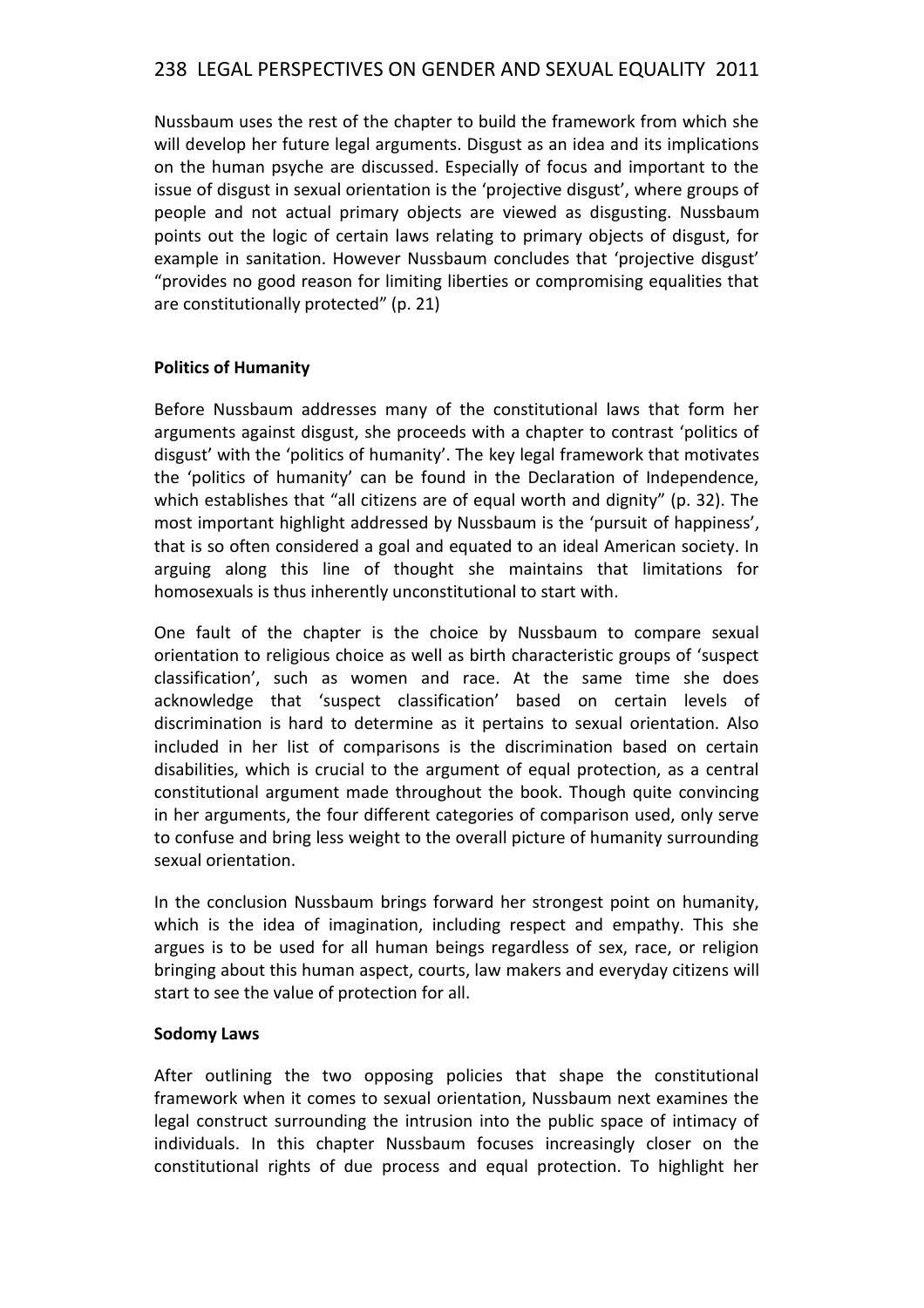arguments, Nussbaum uses the infamous case of Michael Hardwick, which shows the implementation of sodomy laws and their intersection with the right to privacy.

Hardwick was arrested in his own home and was charged with sodomy. The case eventually made its way to the Supreme Court, which in 1986 upheld the sodomy laws. The arguments made by Attorney General Bowers were all made under a framework of disgust. The defence case was argued on the grounds of due process as a case mostly about liberty. In the decision in this case, it is clear that traditional society norms trumped a Constitutional value.

Other cases are used to show the evolution of the liberation of sexual policies, such as in *Griswold,* which dealt with the use of contraception. In this way Nussbaum is showing that for heterosexual couples what happens behind closed doors as long as it is between consenting adults is not of state interest. This line of argumentation she takes from John Stuart Mills, and in fact much of Nussbaum's key points advocating for a shift from disgust to humanity come directly from Millian philosophy.

The issue of sodomy returned to discussions of constitutional politics starting in 1998, in the case of *Lawrence*, which bears many similarities to *Bowers*. Many states had repealed their sodomy laws by this point, but Texas still had a ban against anal sex between same-sex couples. The issue was once again brought to the Supreme Court that found in 2003 that under the clause of Equal Protection sodomy laws could not discriminate against only one group. The Court's ruling henceforth negated all American sodomy laws. In regards to relations kept in the privacy of the home, humanity prevails and is a triumph of the "moral imagination", one that Nussbaum closely links to the achievement of law.

One aspect that is lacking in Nussbaum's argument in this chapter is the difficulty of US Constitutional politics, with the divisions between state and federal laws. In tackling constitutional issues, Nussbaum is not as critical of the power of the Supreme Court, and its' position to shape the development of politics of 'disgust' or 'humanity' on a national level.

#### **Discrimination and Anti-Discrimination**

In this chapter, Nussbaum discusses the delicate balance between antidiscrimination laws and religious freedom. Religious institutions, the author points out, are given the right to favour coreligionists, such as matters of hiring, in spite of federal antidiscrimination laws. Yet how far should this freedom go when the issue at stake is based on race or marital status rather than on religion itself?

She traces this quandary with an analysis surrounding Amendment 2, proposed on 20 March 1992, by the conservative organization Colorado for Family Values (CVF) which aimed at banning local gay-rights laws. This meant that gays and lesbians would be prevented from bringing legal action against any form of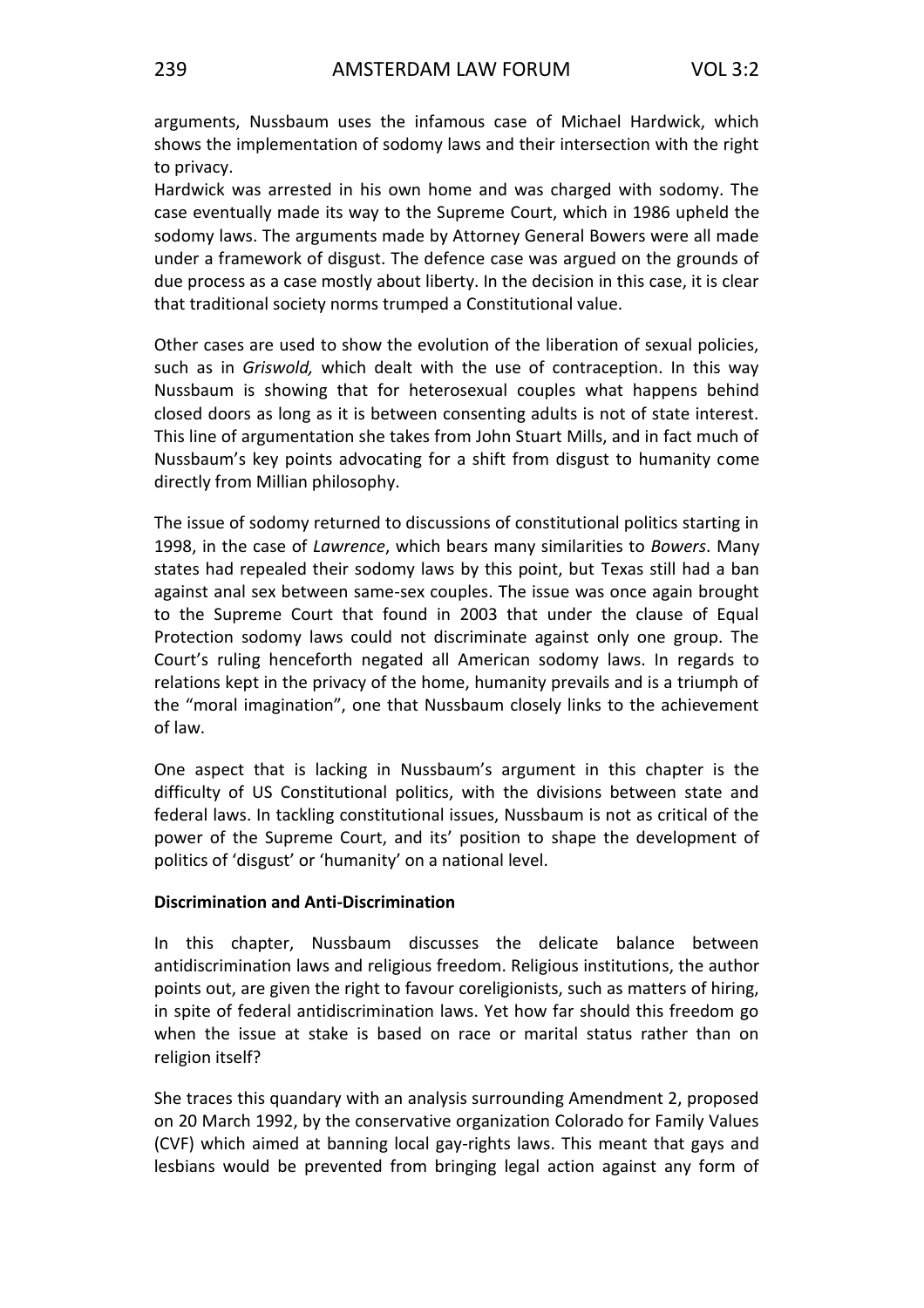# 240 LEGAL PERSPECTIVES ON GENDER AND SEXUAL EQUALITY 2011

discrimination that they may suffer in the 'public sphere' and in places of 'public accommodation.' (p. 99) CVF argued that they were not in favour of denying equal rights to gays and lesbians, but they were against giving them 'special rights'.

The measure passed, and the battle for rights begun. Nussbaum analyses the arguments given at different courts, finding that most of them are presented in a legal vocabulary. Yet at the most basic level they are concerned with morality, the idea of protecting the State, on the one hand, versus the idea of enforcing protection for a group of people that otherwise would be at a disadvantage.

The Supreme Court ruled, and Nussbaum agrees, that most of the evidence presented did very little to help the State's case, which was based mostly on a very narrow idea of 'public morality' and what this entailed. "The indignation and disgust of the average person enabled the law, and a vulnerable minority was deprived,..., of privileges and entitlements that are the ordinary stuff of democratic politics"(p. 123) says Nussbaum bluntly. On appeal to the U.S. Supreme Court, Amendment 2 was deemed unconstitutional, based on a reasoning of illicit intent of the measures established by it. And so, the politics of humanity won a limited and incomplete, but important victory.

The victory was limited because the Supreme Court still defined the idea of 'animus' or intent in a narrow sense, leaving interpretation to local courts. Nussbaum thus argues that judges have a central role to play in the development of a wider and more comprehensive jurisprudence in this regard. However, those who supported and put Amendment 2 on the ballot were certainly not convinced by a juridical argument, and the measure had enough popular support to merit a vote. They would probably not be convinced by this argument, and would most likely not support this jurisprudential change.

## **A Right to Marry**

In the following chapter she zooms into the issue of marriage, what it is, and whether current interpretations also depend, as she suggests, on the idea of disgust. For the author, the main question is not whether gays and lesbians actually have a right to marry or not. Nussbaum clearly advocates that people have a right to form households, regardless of whether they are two persons of the same sex or of opposite ones. And she makes a convincing point that 'marriage' as it is understood today has two different meanings, the one adjudicated in religious spaces on the one hand, and the set of civil benefits that the government gives to people who decide to form a household on the other.

With this separation in mind, then the pertinent question is whether the restriction on same-sex marriage is justifiable legally—as pertains to the state or if it is a reflection of the moral and religious disapproval of some—as established by their religious belief. She comes to the conclusion that arguments such as same-sex marriage being immoral, anti-natural (insofar as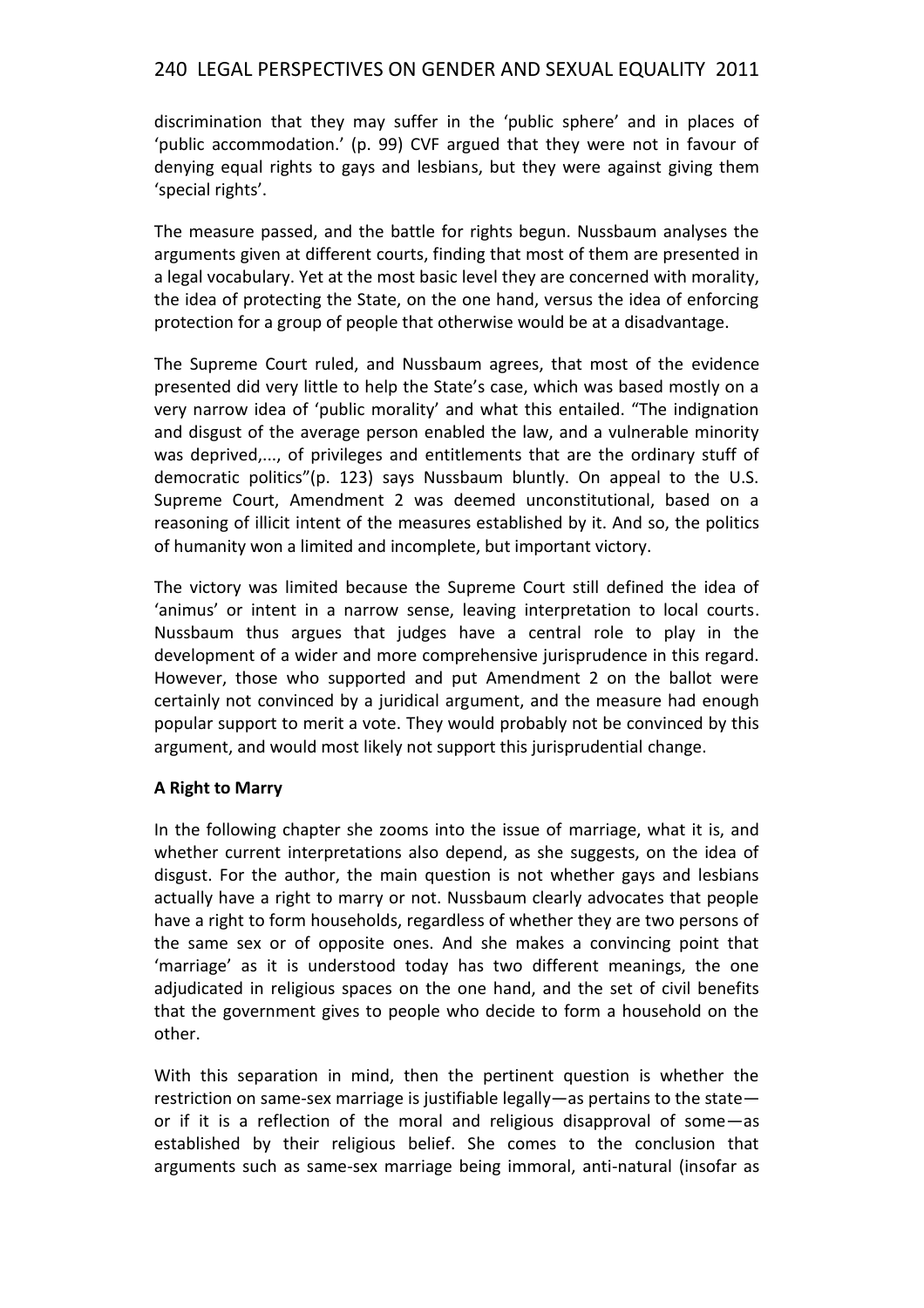there is no procreation), that it would be forcing approval of something upon those who do not want to accept it, or that it damages family life, are all based on anxieties brought about by disgust, rather than by solid evidence.

Nussbaum then goes on to analyse the idea of a right to marry and what it means to the society of the United States. Here she re-introduces the idea that marriage as an institution has its roots in traditional religious values. Therefore the state is under no obligation to offer "any particular package of civil benefits" (p. 152) to people who marry.

However, the right to marry is classified as a fundamental personal liberty, so the issue goes beyond mere recognition of a religious ceremony in a legal context and is protected by the Due Process Clause of the Fourteenth Amendment. If this lens is applied then, the state cannot forbid a specific class of marriage, as it would be considered interference. Further, there is an issue of equality at stake: groups of people cannot be denied this fundamental right without a very strong counter-argument from the state (as are regulations on polygamy and incestuous unions). While some local courts have taken this matter in their hands, Nussbaum is of the opinion that this issue is better left to federalism.

The myths on which the denial of the right to same-sex marriage rests can be easily debunked by looking at the situation in states where those types of unions exist, and the fact that most of the arguments against same-sex marriage fail the basic rational basis test, as Nussbaum argues convincingly in this chapter, should only strengthen the case for it. The author then addresses certain considerations regarding marriage, what rights it should entail and to whom those rights should be given. She tackles the idea that perhaps there is an issue of semantics at play. Marriage is the term preferred, but not the only term that can be used.

In her conclusion she puts forth a quite controversial idea: that the state should offer civil unions for couples regardless of their sex, and that it should "back out of the expressive domain altogether" (p. 163). As long as this is done on equal grounds, it might be a step in the right direction.

## **Protecting Intimacy**

Finally, the author deals with sex, fear and disgust. Sex in private already causes fear and shame, but when it is (imagined to be) conducted in spaces considered public, such as businesses, the politics of disgust show their ugly face. In these cases disgust appears across the board and is not limited to gay encounters, although in these cases there is a heightened level of disgust and anxiety.

To Nussbaum, this disgust has led to an impingement on "freedoms of association and expression and the equality of citizens"(p. 170), particularly when defining certain places, such as bathhouses, as harming the public or causing 'public nuisance'. She then goes on to clarify what harm, nuisance and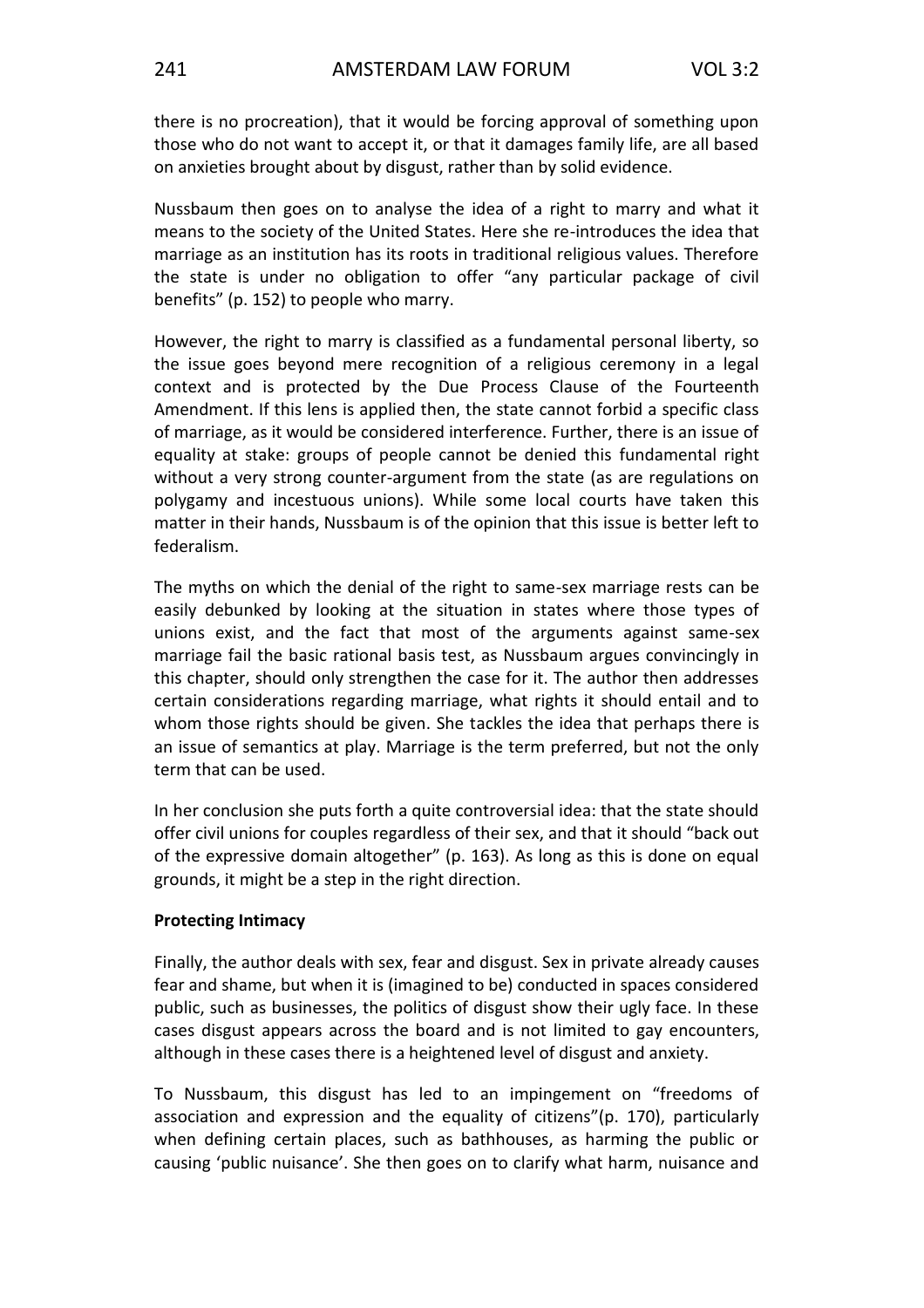## 242 LEGAL PERSPECTIVES ON GENDER AND SEXUAL EQUALITY 2011

public should mean to the law and how these views are permeated by politics of disgust.

Nuisance laws protect people from dangerous or offensive things which interfere with their enjoyment of activity or property, and thus are harmful. Further, a public nuisance is such a harm that has an impact on the public at large. Bystanders, according to Nussbaum, are not given a choice to step away from the nuisance. In the case of public sex acts, for example, bystanders have not consented to witness them. However, if a person goes to a club where such acts are taking place, and where onlookers are there for that specific purpose, then non-participating parties who do not experience the act cannot experience disgust.

Live sex businesses have been considered in several occasions public nuisances and thus forced to close down. Arguments have been put forth that they are a danger to public health, because patrons may contract STDs. Nussbaum counters by opening up the idea that STDs are not only, or mainly, to be found in people who frequent these establishments. Also, she raises the point that these people might be even more aware of the risks of STDs than the general population and that in the end, patrons put themselves at risk. How is that, she wonders, different from participating in other risky activities where consent must be given? If a person has contracted an STD such as HIV, in many U.S. jurisdictions there are already laws in place to make it a criminal act not to disclose such information.

Nussbaum retakes her argument against Devlin reasoning, because oftentimes clubs and bathhouses are considered moral nuisances. Yet again she shows that this is a fiction based purely on politics of disgust because attendance to those clubs is voluntary, therefore they cannot be considered a nuisance as "the elements of direct causation and unwilling imposition are lacking" (p. 181).

Amsterdam is mentioned as an example of where the politics of disgust have been overcome with rational arguments. Sexual behaviour in a public park—the Vondelpark—has been permitted as long as it is secluded, does not cause 'any actual nuisance' an follows a strict set of rules to, for example, avoid the vicinity of children. This was done in order to protect the community as a whole, including gay people who had become the target of 'queer-bashers.' In this manner, the people of Amsterdam at large would enjoy a measure of freedom and protection

She attempts to show that disgust masks stigma and hierarchy and that, when applied without discretion to legal enterprise, civil liberties might be undermined without there being nuisance or harm to begin with. Therefore, once the mask falls, it would be easily seen that there are certain Millian reasons to regulate the sex business industry, but many others are non-Millian and thus grew from the politics of disgust. It is the latter that we should be most careful of when approaching the subject.